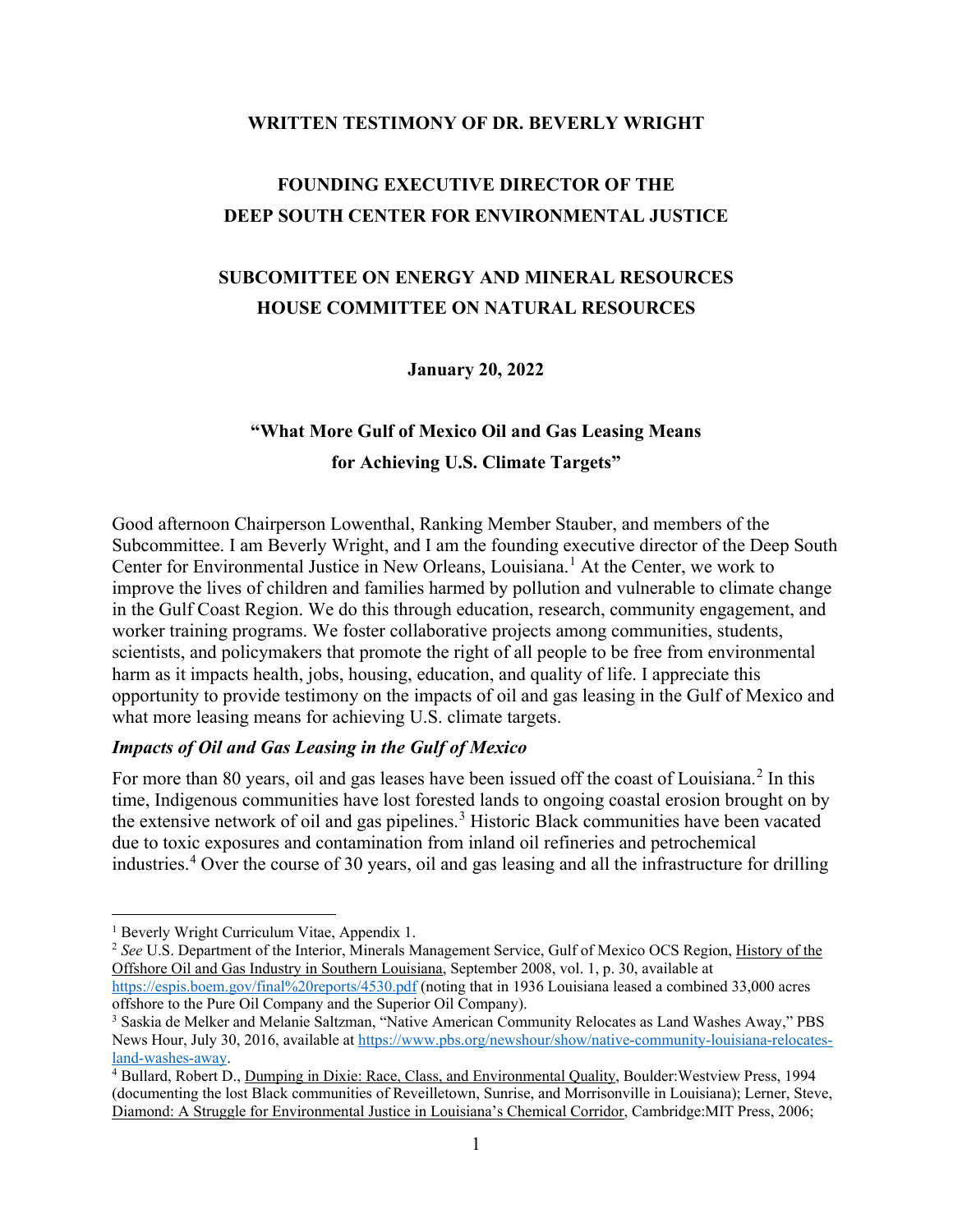platforms, pipelines, and industrial facilities were firmly established before Black people gained the right to vote.

For more than 50 years, the oil and gas industry has dominated the Gulf Coast Region to the detriment of Black communities engulfed in the massive amounts of toxic pollution from oil refining and the manufacturing of plastics from oil and gas feedstocks. In the 2019 Toxic Release Inventory, the petroleum sectors report the release of 11 million pounds of pollution in 25 Louisiana parishes. Much of this pollution is released from multiple facilities located in close proximity to Black residents. These facilities release chemicals in the air that are scientifically known to cause cancer as well as damage heart and lung functions which make it difficult to breathe and cause premature death.

Black communities are disproportionately exposed to oil and gas operations, where the view from windows is oil and gas storage tanks, oil refinery smokestacks, or gas-fired power plants. A national report by the NAACP found that over 1 million Black people in the United States live within a half mile of at least one oil or gas facility and in areas where pollution from these facilities exceeds EPA's cancer risk guidelines.<sup>[5](#page-1-0)</sup> This report is further confirmation of the connection between pollution and race and the existence of environmental racism, which is well documented in reports by governmental and non-governmental entities. The source of oil and gas pollution in Black communities are the oil and gas leases in the Gulf of Mexico.

With each hurricane in the Gulf of Mexico, there is growing concern regarding the lack of preparedness and response to oil spills and other industrial hazards. Even air monitoring is mired in resistance by some state governments to collect and share data on toxic releases during a disaster.[6](#page-1-1)

There is a massive array of pipelines and platforms in shallow and deep waters in the Gulf of Mexico. *See* below Graphic: Detailed Map of Active Oil and Gas Leases and Infrastructure as of May 2021, prepared by the Bureau of Ocean Energy Management, Regulation, and Enforcement (BOEMRE).[7](#page-1-2) The map below does not include the recent federal offshore leases that occurred in November 2021 in which companies placed bids on 1.7 million acres. [8](#page-1-3) According to BOEMRE, a total of approximately 11 million acres of the Gulf of Mexico are now subject to active leases.<sup>[9](#page-1-4)</sup>

Heather Rogers, "Erasing Mossville: How Pollution Killed a Louisiana Town," The Intercept, November 4, 2015, available at [https://theintercept.com/2015/11/04/erasing-mossville-how-pollution-killed-a-louisiana-town/.](https://theintercept.com/2015/11/04/erasing-mossville-how-pollution-killed-a-louisiana-town/)

<span id="page-1-0"></span><sup>5</sup> NAACP, Fumes Across the Fenceline: Fumes Across the Fence-Line: The Health Impacts of Air Pollution from Oil & Gas Facilities on African American Communities, 2017, available a[t https://naacp.org/resources/fumes](https://naacp.org/resources/fumes-across-fence-line-health-impacts-air-pollution-oil-gas-facilities-african-american)[across-fence-line-health-impacts-air-pollution-oil-gas-facilities-african-american.](https://naacp.org/resources/fumes-across-fence-line-health-impacts-air-pollution-oil-gas-facilities-african-american)

<span id="page-1-1"></span><sup>&</sup>lt;sup>6</sup> Mark Schleifstein, "Louisiana refineries, chemical plants flaring at full blast; 15 air monitors knocked out," The Times-Picayune/NOLA.com, September 2, 2021, available at

[https://www.nola.com/news/environment/article\\_6c017212-0c2d-11ec-b3ff-3b08d3c3460d.html;](https://www.nola.com/news/environment/article_6c017212-0c2d-11ec-b3ff-3b08d3c3460d.html) Susan Rust and Louis Sahagun, "Post-Hurricane Harvey: NASA tried to fly a pollution-spotting plane over Houston. The EPA said no," The Los Angeles Times, March 5, 2019, available at [https://www.latimes.com/local/california/la-me-nasa-jet](https://www.latimes.com/local/california/la-me-nasa-jet-epa-hurricane-harvey-20190305-story.html)[epa-hurricane-harvey-20190305-story.html.](https://www.latimes.com/local/california/la-me-nasa-jet-epa-hurricane-harvey-20190305-story.html)

<span id="page-1-2"></span> $7$  Graphic map with zoom functions available at [https://www.boem.gov/sites/default/files/documents/about](https://www.boem.gov/sites/default/files/documents/about-boem/Visual-1-Active-Leases-and-Infrastructure_2.pdf)[boem/Visual-1-Active-Leases-and-Infrastructure\\_2.pdf.](https://www.boem.gov/sites/default/files/documents/about-boem/Visual-1-Active-Leases-and-Infrastructure_2.pdf)

<span id="page-1-3"></span><sup>8</sup> Nathan Rott, "The Biden Administration Sold Oil and Gas Leases Days after the Climate Summit," NPR News, Nov. 17, 2021, available at https://www.npr.org/2021/11/17/1056713397/the-biden-administration-sold-oil-and-gasleases-days-after-the-climate-summit.

<span id="page-1-4"></span><sup>&</sup>lt;sup>9</sup> BOEMRE, Combined Leasing Report as of January 1, 2022, available at [https://www.boem.gov/sites/default/files/documents//Lease%20stats%201-1-22.pdf.](https://www.boem.gov/sites/default/files/documents/Lease%20stats%201-1-22.pdf)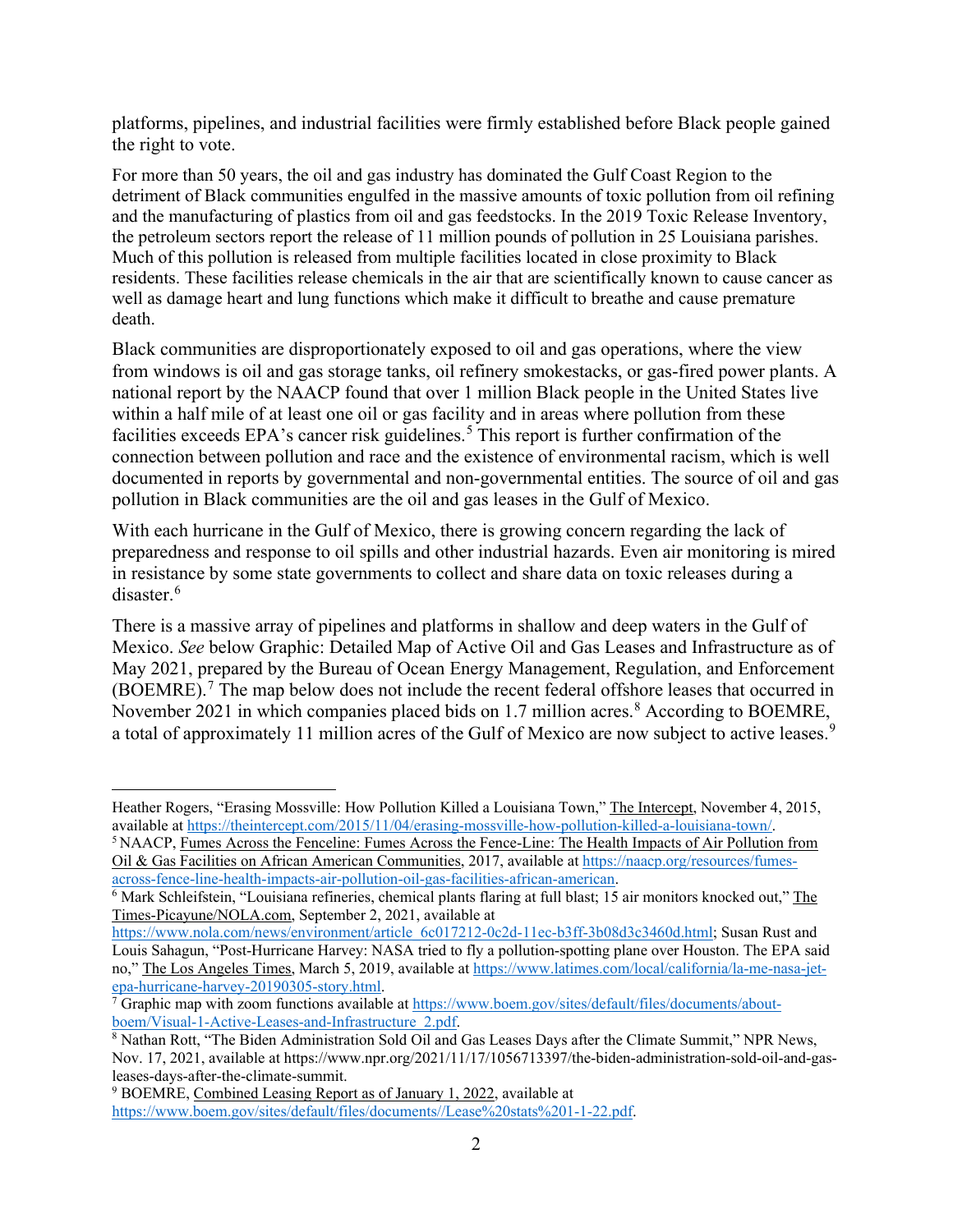Pursuant to a lease, the exploration for oil and gas typically involves seismic activity that harms marine ecosystems. The discovery of oil or gas leads to production requiring transport via pipeline or vessels to refineries where oil spills or gas leaks can result in contamination, fires, or explosions. The BP oil spill disaster in 2010 involved the exploration for oil in the deep waters of the Gulf of Mexico which caused the biggest environmental disaster in US history. BP responded to the spill in ways that magnified the damage with toxic air emissions, the use of harmful chemicals to disperse the oil, and disposal in landfills located in close proximity to Black communities.[10](#page-2-0) The BP oil spill disaster claimed the lives of eleven people, injured seventeen, and wreaked havoc on the health and livelihoods of Gulf Coast residents.

Poor oversight of oil and gas activities in the Gulf of Mexico has resulted in more than 27,000 abandoned wells without regular monitoring on the ocean floor of federal waters and another  $3,200$  wells without any plugging to prevent leaks.<sup>[11](#page-2-1)</sup> These wells leak methane and other gases that contribute to the climate crisis. A former BOEM employee explained that notwithstanding requirements for plugging these wells, ensuring the requirements are met are "beyond the scope and capability of the resources the agency has."<sup>[12](#page-2-2)</sup> Toxic air pollution, contamination, soil degradation, damage to ecosystems, and risk of explosions are impacts of abandoned wells that threaten human health and sustainability. The environmental risks do not go away with wells that are considered properly plugged. Rusting, re-pressurization, and failures with the plug itself can give rise to environmental impacts from plugged wells.

### *Oil and Gas Leases Do Not Include Climate Targets*

The purpose of US climate targets is to protect human life and stave off planetary destruction from climate change. These targets come years after mounting damage to human health and environment caused by exposure to toxic chemicals, which are co-pollutants released with greenhouse gases from industrial smokestacks and vehicle tailpipes. The climate targets essentially call for reducing greenhouse gas emissions by  $50 - 52$  percent from 2005 levels by the year 2030. However, meeting the climate targets is not a mandate for oil, gas or other fossil fuel companies or the users of fossil fuels. The targets are not included in the terms of the offshore oil and gas leases that were recently issued in November 2021. The oil and gas companies that have leased new acres of the Gulf of Mexico can operate as if the climate crisis does not exist. Each lease that finds a producing well moves us further away from, not closer to, meeting the climate targets.

Notwithstanding the damaging effects of oil and gas leases on Louisiana communities and the environment, the State of Louisiana along with 12 other state governments won a federal court ruling last year that blocks the application of US climate targets to offshore oil and gas leases. The preliminary injunction removes the federal pause on leasing that is set forth in President

<span id="page-2-0"></span><sup>10</sup> Nance, Earthea, King, D., Wright, B. and Bullard, R.D., Ambient Air Concentrations Exceeded Health-Based Standards for PM2.5 and Benzene during the Deepwater Horizon Oil Spill," Journal of Air and Waste Management, 2016.

<span id="page-2-1"></span><sup>&</sup>lt;sup>11</sup> Jeff Donn and Mitch Weiss, "Gulf Awash in 27,000 Abandoned Wells," NBC News, July 6, 2010, available at https://www.nbcnews.com/id/wbna38113914 ; Jeff Donn, "High Risk in Multitude of Abandoned Wells," Sarasota Herald-Tribune, April 21, 2011, available at [https://www.heraldtribune.com/story/news/2011/04/21/high-risk-in](https://www.heraldtribune.com/story/news/2011/04/21/high-risk-in-multitude-of-unplugged-wells/29011603007/)[multitude-of-unplugged-wells/29011603007/.](https://www.heraldtribune.com/story/news/2011/04/21/high-risk-in-multitude-of-unplugged-wells/29011603007/)

<span id="page-2-2"></span><sup>&</sup>lt;sup>12</sup> Hannah Seo, "Unplugged: Abandoned Oil and Gas Wells Leave the Ocean Floor Spewing Methane," Environmental Health News, December 8, 2020, available a[t https://www.ehn.org/oil-and-gas-wells-methane](https://www.ehn.org/oil-and-gas-wells-methane-oceans-2649126354/particle-8)[oceans-2649126354/particle-8.](https://www.ehn.org/oil-and-gas-wells-methane-oceans-2649126354/particle-8)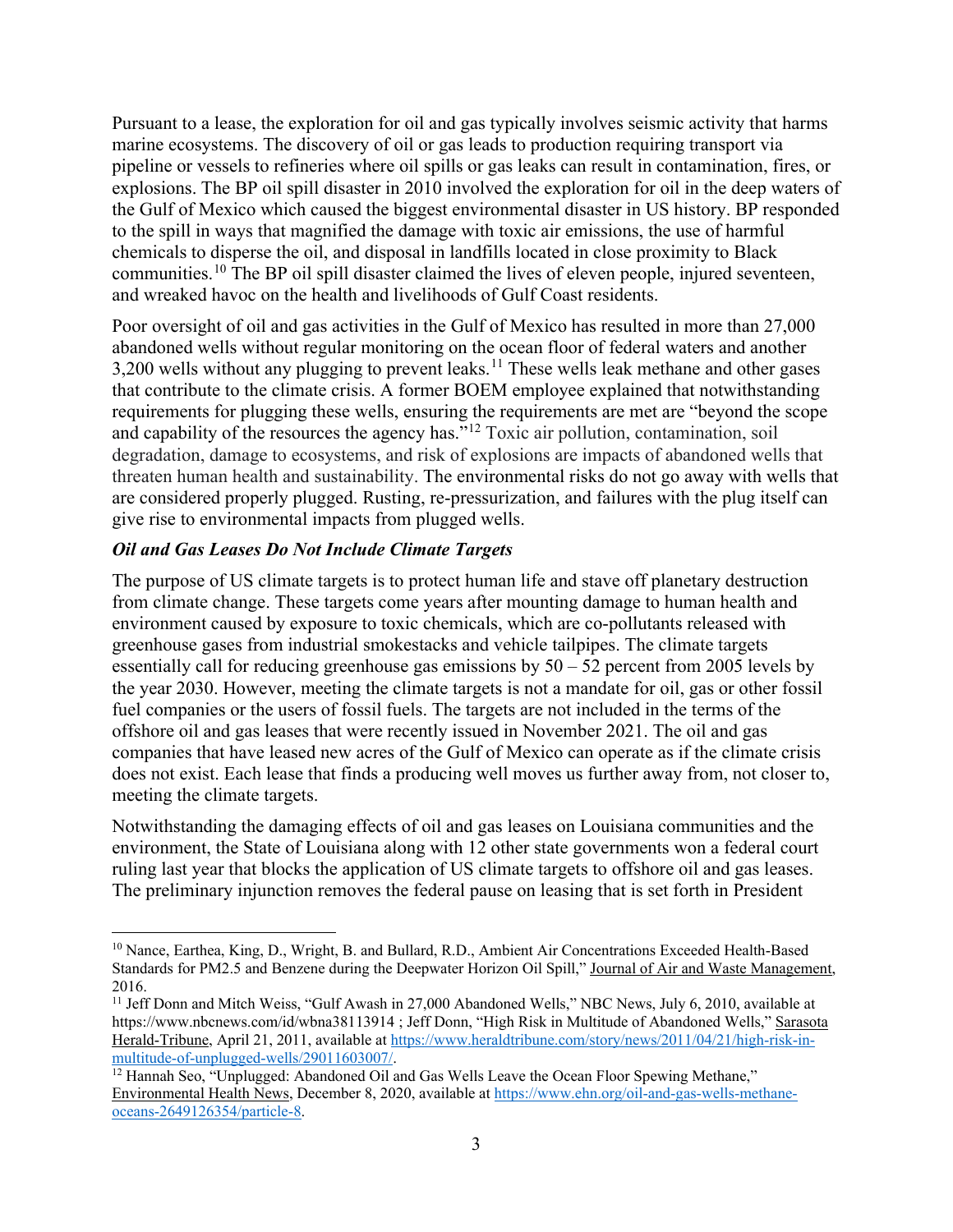Biden's Executive Order 14008, which calls for an all of government approach to tackling climate change and delivering environmental justice.<sup>[13](#page-3-0)</sup>

The major loss from the court's preliminary injunction is the important work undertaken by the Department of the Interior, pursuant to the Executive Order, to assess the wide-ranging impacts of offshore oil and gas operations. Completing this assessment is central to the task of meeting US climate targets by informing the direction of the Interior's leasing program to ensure environmental justice and deliver equitable climate solutions. There can be no meaningful assessment to meet climate targets with the continued leasing of millions of more acres for oil and gas development.

### *Conclusion*

I have discussed above how oil and gas leases are not required to meet US climate targets and have given rise to the massive environmental harms that are disproportionately felt by Black and Indigenous communities in the Gulf Coast Region. While there are environmental regulations, they have proven to be inadequate to protect the health and safety of communities from toxic chemicals. Similarly, climate targets by themselves are inadequate to reduce greenhouse gases.

Given the state we are now in where there is precious little time to reduce greenhouse gas emissions to stave off the worst effects of climate change, it is critical that committee members consider solutions for meeting US climate targets. I strongly recommend the following:

- (1) establish compliance with US climate targets for the oil and gas industry;
- (2) require health protections for communities harmed by the extraction, transport, burning, and disposal of fossil fuels;
- (3) prohibit racially disproportionate pollution burdens;
- (4) expand the reach of the Superfund responsible parties to compensate the clean up and plugging of abandoned wells, as well as the regular monitoring of all existing wells;
- (5) stand up an expert federal team for disaster planning, preparedness and response on oil spills and other industrial hazards resulting from hurricanes in the Gulf of Mexico; and
- (6) hold companies accountable for abandoned wells in the Gulf of Mexico.

<span id="page-3-0"></span><sup>13</sup> Louisiana v. Biden, 2-21-cv-0078, Western District of Louisiana, June 15, 2021.